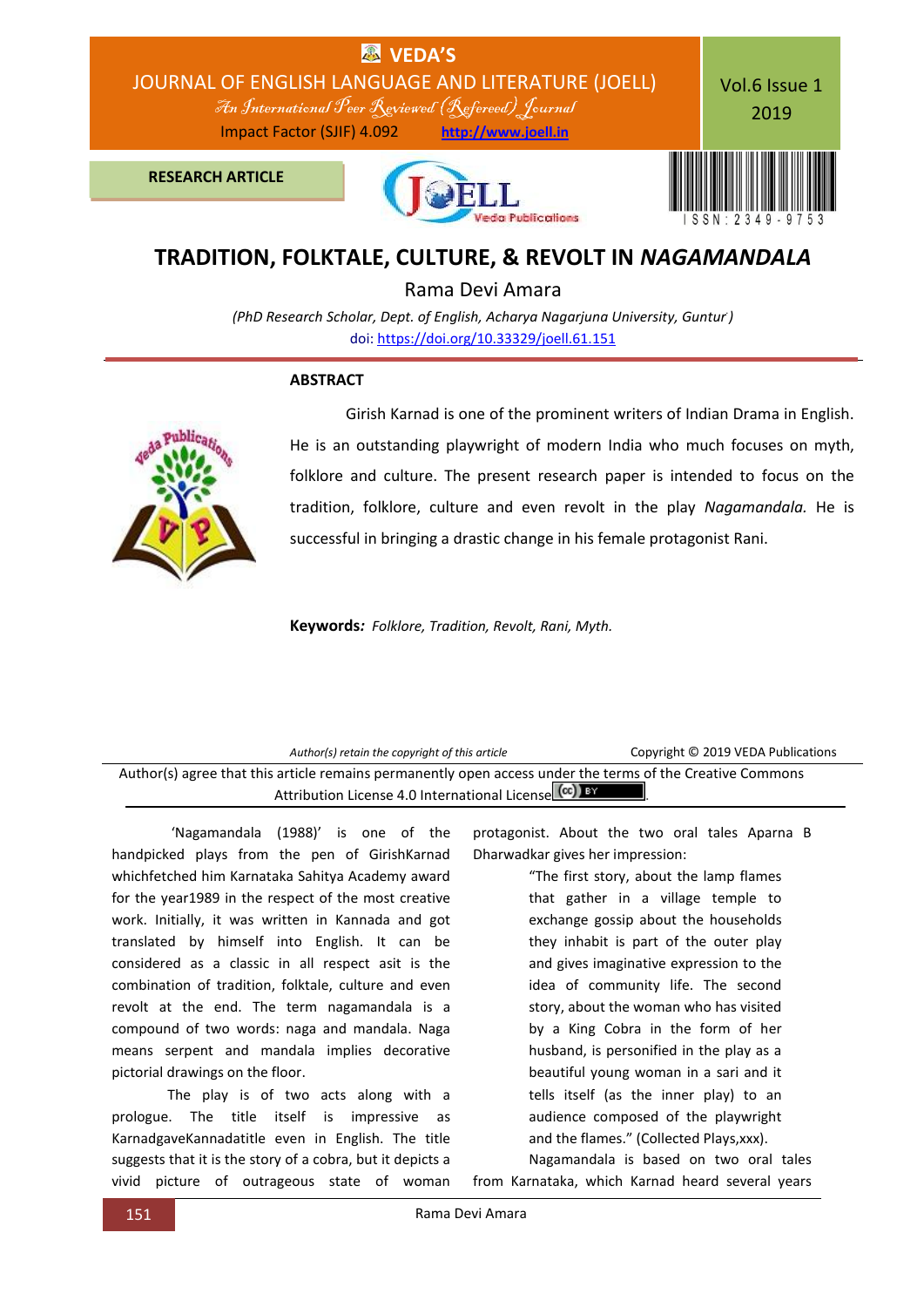## **EX** VEDA'S JOURNAL OF ENGLISH LANGUAGE AND LITERATURE (JOELL) An International Peer Reviewed (Refereed)Journal Impact Factor (SJIF) 4.092 **http://www.joell.in**

ago from Professor A.K. Ramanujan, his mentor and guru for whom the play is dedicated. The source of Nagamandala is inspired by the snake myths prevalent in South India. Karnad admits that he is influenced by those stories narrated by his mentor and has become an inspiration for his play. With this regard Karnadsays in the 'Author's Introduction' of the Three Plays:

> Naga-Mandala is based on two oral tales, I heard from A.K. Ramanujan. These tales are narrated by womennormally the older women in the family-while children are being fed in the evenings in the kitchen or being put to bed. (Karnad, 16).

The story 'Nagamandala' is narrated by a woman narrator called 'story' who has escaped from the mouth of a womanalong with a song. Shejoinsthe flames who gathered in a ruined temple at the night.Karnadhas used the play within the play technique. The man who is sitting in the ruined temple is once a writer and is cursed to death by a mendicant for making his audience sleep with his plays. The only way to escape from this problem is he must awake one full night in that month and thatis the last day of the month. He has become spectator of the flames that gathered in that temple and started narrating their respective houses' affairs particularly about their mistresses. Karnad mentions that he heard from some far-off villages of Karnataka that the flames have power to talk like-wise they start exchanging their house hold affairs. For that purpose, they select the ruined temples where there are no movements of people.

A new flame has joined them late telling the reason that while her mistress was sleeping the story and a song which she has known from the years have escaped from her choke and have taken the form of a young woman and a sari.Later that woman starts narrating the story of Nagamandala by the urge of the man who wants to awake the whole night on the condition that if he is alive the next morning, he would tell the story to others.

Nagamandala is the story of a young girl Rani and her miserablecondition after she got married to a careless husband Appanna. The play has become a sociological study for the readers who are the evidence for her suffering in a male dominated society. Though women are considered as equal to men in the modern society, it is just limited to the words but practically it is not seen anywhere.

Girish Karnad shows his feminism towards his women protagonists by giving voices at the end of the plays. How much suffer they have undergone, much more than that they dominate or rule the entire things later. Karnad's partiality comes in the form of powerful questioning from the women.

Here in this play Rani also undergoes certain turmoil but gets everything by the end. It is the credit of Karnad who usually project his women in the plays in both the dimensions as first they suffocate the suffering like any wedded woman, but later they will be given a voice to question and dominate the suppression. Taking all the considerations into account, we can say that Karnad has successfully projected the character of Rani with two dimensions.

In the search of identity of Rani, the king Cobra (Naga) plays a vital role. We don't see the snakes or the Cobras with suspect rather; we worship them as if they are Gods. The Naga also treats Rani with love and affection. It has known the fact that she is totally ignored by her husband and longing for love. It has also known that Appanna leaves her in the nights. So, it has chosen night for its arrival andin the form (disguise) of her husband so that he could be allowed by her. Naga loves her like anything. He wants to help Rani when she was asked to come before the village elders about her infidelity. It, in the form of Appanna suggests her to go for the snake ordeal and tells her that she would get everything she wished for after that ordeal.

The same Naga couldn't not bear Appanna sleeping, next to Rani after their life is settled. It wants to kill Rani so that she can become his queen forever. It is just because of its jealous towards her husband and not about Rani. It can't do injustice and any intolerable thing against Rani as it loves her very much. Then it retires from such idea.

When Appanna is ready to throw a stone on Rani after he comes to know that she is pregnant, it is Naga which moves forward, hissing loudly, drawing attention to itself. Seeing it, Rani screams and Appanna throws the stone at the Cobra which instantly withdraws. Rani immediately runs into the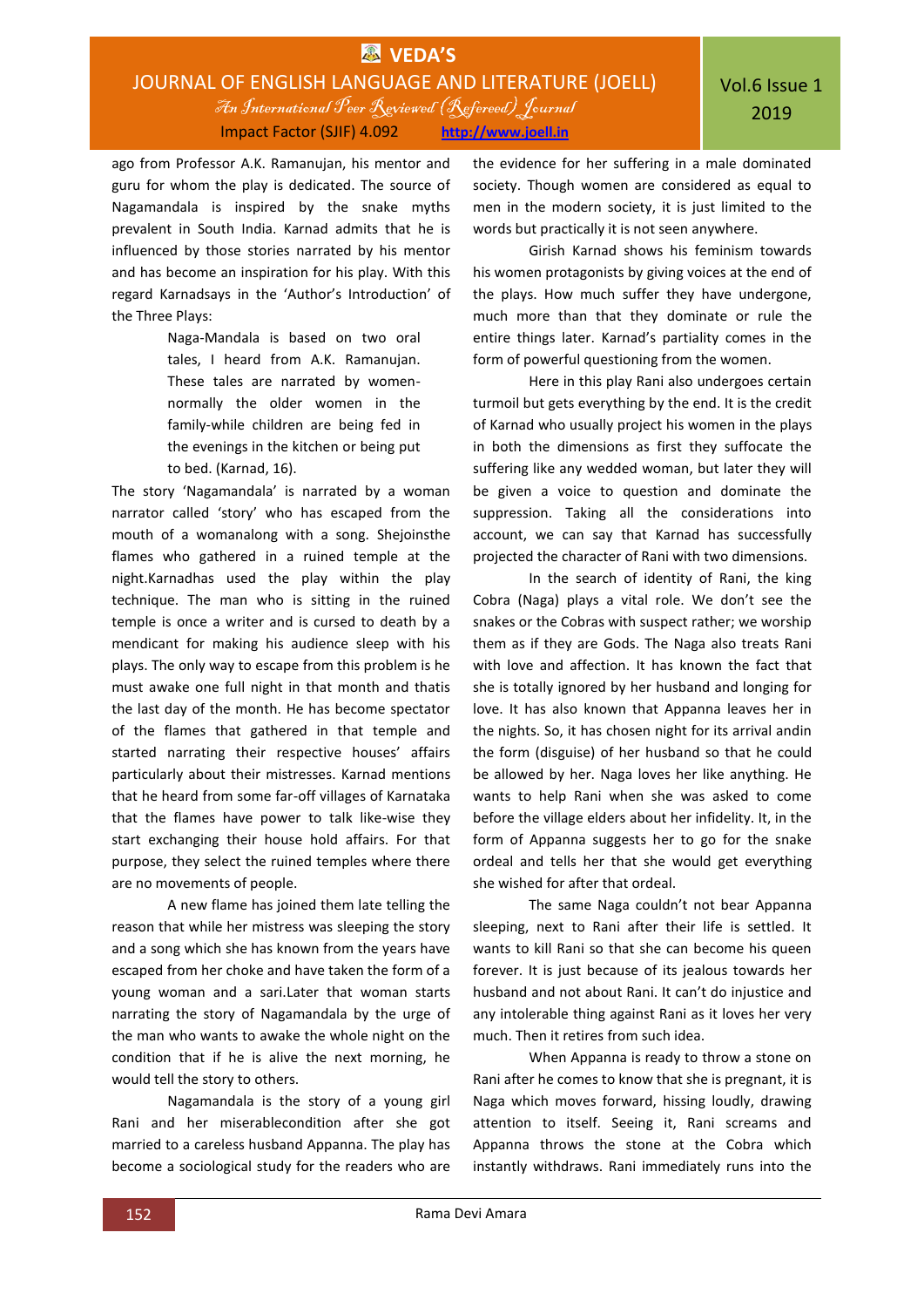house and locks it from within. Thus, the Cobra saves both Rani and her baby in the womb.

When it becomes again 'Naga' comes to Rani and starts pacifying her. Rani who is unable to understand the difference between the behavior of Appanna in the day and nights pleads him not to humiliate her like that. But the real intention of Naga is to help Rani somehow. It advises Rani to take snake ordeal at which Rani is horrified.

- Rani: Won't the Cobra bite me the moment I touch it?
- Naga: It won't bite you. Only you must tell the truth.
- All will be well Rani. Don't worry your husband will become your slave tomorrow. You will get all you have ever wanted.(34)

Naga has loved her every night before her trial for chastity.He can't bite her. On the contrary he summons his magical powers for the last time and becomes the size of her tresses. He then enters her tresses and makes love to them and finally ties a tress into a noose and places it around his neck.

Rani has asked her husband to give the rituals and funeral rites to Cobra;we think that she is intentionally ordering that. But she believes that her present life is given Cobra. Before it is cremated, she sits staring at it. Her eyes fill with tears. She bows down to the dead snake, then picks it up and presses it to her cheeks. She is projected as she has everything only because of it while she is successful in the snake ordeal.

Karand has been successful in portraying the evils of the society which prevail over those days. First comes the male domination. Especially, Appanna who shamelessly has a concubine and extends to get married with a young girl only to look after his house. He is satisfied with the affair he is maintaining, but he wants to get married because he attained the age, he is capable of, and wealthy and wants to become a family man in the society. He is not cared of any customs, traditions and not even feelings. No villager questions him when he keeps his wife locked and spends his time with his concubine.

But the same villagers question Rani's chastity when Appanna complained against her. They

even don't stop Appanna from throwing a stone on Rani. The villagers have known that Appanna is spending time with concubine and they haven't asked him anything with regard to the ill treatment of his wife and his guilt. But when Appanna has complained against the chastity of Rani, they are furious and started enquiring her.

- Elder II : It brings no credit to the village to have a husband publicly question his wife's chastity. But Appanna here says: since the day of our wedding, I have not once touched my wife or slept by her side. And yet she is pregnant. He has registered the complaint, so we must judge its merits.
- Elder III : The traditional test in our village court has been to take the oath while holding a red-hot iron in the hand. Occasionally, the accused has chosen to plunge the hand in boiling oil.(36)

Finally, Rani is acclaimed as 'Pativrata' a noble woman who got everything that she wished for she has been patient and bearable and waiting for her husband in good reasons. Usually Indian girls are brought up like that they are tuned from the childhood itself that they shouldn't question their husbands irrespective of their harassment, abandon and torture. Even Rani is not an exception. She is directed by her parents to be patient and calm with her husband and she obeyed the same thing. Even her parents have no worry about their daughter and haven't enquired her conditions even after few months of her marriage. They simply think that their burden (daughter) is handed over to son-in-law and nothing to worry for her.

Karnad has given a true picture of culture and traditions usually the society has. In the opening scene itself,we see Rani following Appanna indicating that a wife has to follow the footsteps of husband. Appannawithout having a talk with newly wedded wife leaves his house informing that he would come the next day afternoon for lunch.

Appanna enters, followed by Rani. They carry bundles in their arms. Appanna opens the lock on the front door of the house. They go in.